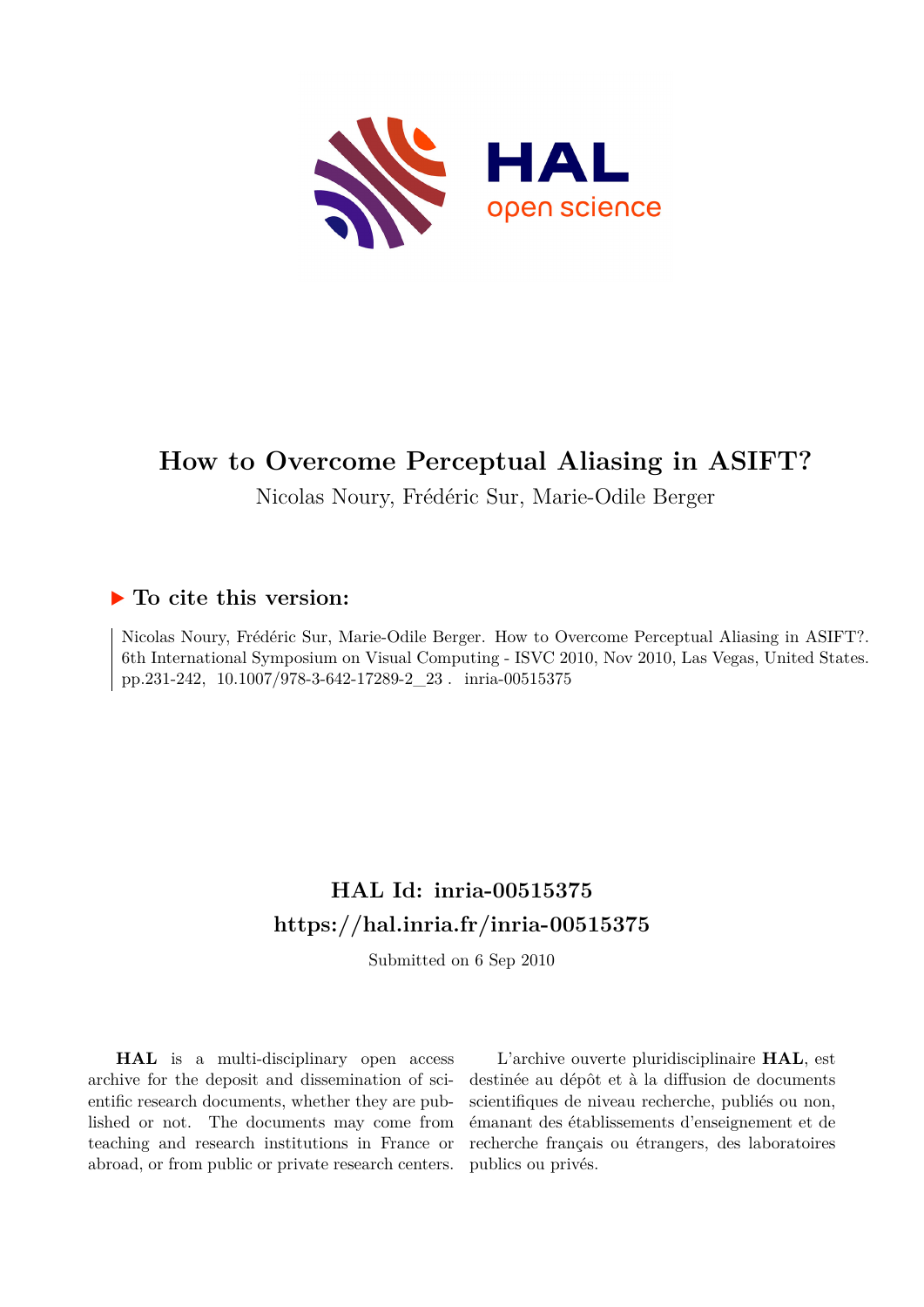## How to Overcome Perceptual Aliasing in ASIFT?

Nicolas NOURY, Frédéric SUR, Marie-Odile BERGER

Magrit Project-Team, UHP / INPL / INRIA, Nancy, France

Abstract. SIFT is one of the most popular algorithms to extract points of interest from images. It is a scale+rotation invariant method. As a consequence, if one compares points of interest between two images subject to a large viewpoint change, then only a few, if any, common points will be retrieved. This may lead subsequent algorithms to failure, especially when considering structure and motion or object recognition problems. Reaching at least affine invariance is crucial for reliable point correspondences. Successful approaches have been recently proposed by several authors to strengthen scale+rotation invariance into affine invariance, using viewpoint simulation (e.g. the ASIFT algorithm). However, almost all resulting algorithms fail in presence of repeated patterns, which are common in man-made environments, because of the so-called perceptual aliasing. Focusing on ASIFT, we show how to overcome the perceptual aliasing problem. To the best of our knowledge, the resulting algorithm performs better than any existing generic point matching procedure.

#### 1 Introduction and Related Works

One of the first steps in many computer vision applications is to find correspondences between points of interest from several images. Applications are e.g. photography stitching [1], object recognition [2], structure from motion [3], robot localization and mapping [4], etc. Points of interest belong to "objects" viewed from different camera positions. Thus, their definition ought to be insensitive to the aspect of the underlying object. Besides, it is desirable to attach vectors to these points which describe a surrounding patch of image, in order to find correspondences more easily. Ideally, these vectors should not change across the views. In the pinhole camera model, 3D objects are transformed via projective mappings. However, the underlying object is generally unknown. With the additional assumption that points of interest lie on planar structures, points and descriptors should be invariant to homographies. Since affine mappings are firstorder approximations of homographies, this weaker invariance is often considered sufficient.

In his groundbreaking work [2], D. Lowe explains how to extract scale+rotation invariant keypoints, the so-called SIFT features. Some authors have tried to reach affine invariance (see e.g. MSER [5], Harris / Hessian Affine [6] and the survey [7], or [8] for semi-local descriptors). Although these latter methods have been proved to enable matching with a stronger viewpoint change, all of them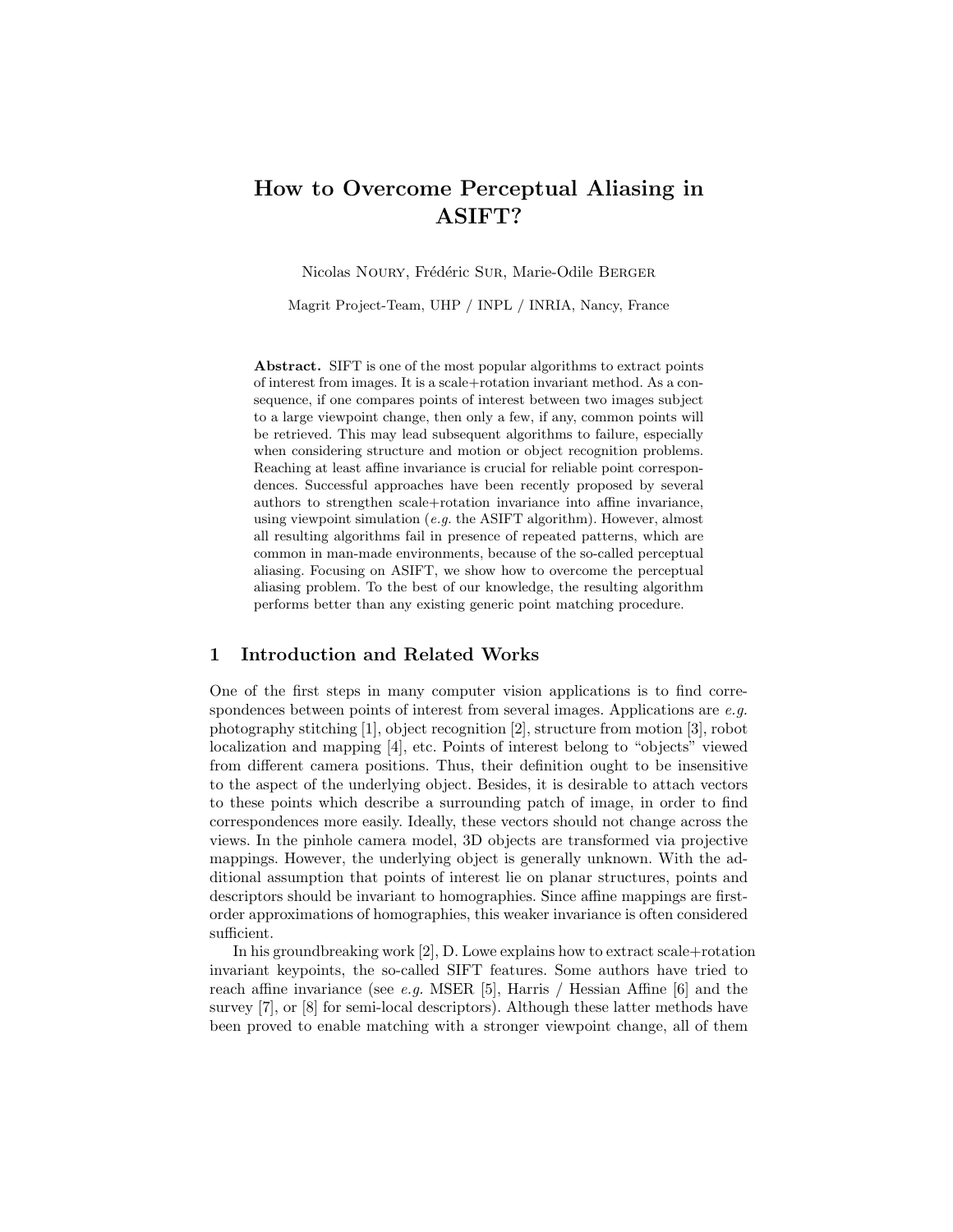are prone to fail at a certain point. A more successful approach has been recently proposed by several authors  $(e.g. [9-11])$ , in which viewpoint simulation is used to increase scale+rotation to affine invariance. These papers demonstrate that this dramatically improves the number of matches between two views compared to MSER or Harris/Hessian Affine, even with a strong viewpoint change.

Let us explain viewpoint simulation, and especially Morel and Yu's ASIFT [10] which we aim at improving. In ASIFT, affine invariance of image descriptors is attained by remarking from Singular Value Decomposition that any affine mapping A (with positive determinant) can be decomposed as

$$
A = \lambda R_{\psi} \begin{pmatrix} t & 0 \\ 0 & 1 \end{pmatrix} R_{\phi} \tag{1}
$$

where  $\lambda > 0$ ,  $R_{\psi}$  and  $R_{\phi}$  are rotation matrices,  $\phi \in [0, 180^{\circ}), t \geq 1$ .

Since SIFT is scale+rotation invariant, a collection of affine invariant (ASIFT) descriptors of an image  $I$  is obtained by extracting SIFT features from the simulated images  $I_{t,\phi}$  with

$$
I_{t,\phi} = \begin{pmatrix} t & 0 \\ 0 & 1 \end{pmatrix} R_{\phi}(I). \tag{2}
$$

Indeed, the location of the SIFT keypoints is (nearly) covariant with any scale and rotation change  $\lambda R_{\psi}$  applied to  $I_{t,\phi}$ , and the associated descriptor does (almost) not change. From [10], it is sufficient to discretize t and  $\phi$  as:  $t \in$ (allow) not change. Then [10], it is summer to discrete  $\ell$  and  $\psi$  as:<br>{1,  $\sqrt{2}$ , 2,  $2\sqrt{2}$ , 4} and  $\phi = \{0, b/t, ..., kb/t\}$  with  $b = 72^{\circ}$  and  $k = \lfloor t/b \cdot 180^{\circ} \rfloor$ .

The next step is to match ASIFT features between two images  $I$  and  $I'$ . A two-scale approach is proposed in [10]. First, the  $I_{t,\phi}$  and  $I'_{t',\phi'}$  are generated from downsampled images (factor 3), then SIFT features extracted from each pair  $(I_{t,\phi}, I'_{t',\phi'})$  are matched via the standard algorithm from [2], namely that nearest neighbours are selected provided the ratio of the Euclidean distance between the nearest and the second nearest is below some threshold (0.6 in ASIFT). The deformations corresponding to the  $M$  pairs  $(M$  typically set to 5) that yield the largest number of matches are used on the full-resolution  $I$  and  $I'$ , giving new SIFT features that are matched by the same above-mentioned criterion. The obtained correspondences are then projected back to  $I$  and  $I'$ , provided alreadyplaced correspondences are at a distance larger than  $\sqrt{3}$ . This strategy is used to limit the computational burden and also prevents redundancy between SIFT features from different deformations. A subsequent step consists in eliminating spurious correspondences with RANSAC by imposing epipolar constraints.

Lepetit and Fua [9] use the same decomposition as in eq. (1). Since their points of interest are invariant neither to scale nor to rotation, they have to discretize or randomly sample the whole set of parameters  $\lambda, t, \psi, \phi$ .

Let us also mention Molton *et al.* work [11]. Small planar image patches are rectified through homographies in a monocular SLAM application. In this framework, an on-the-fly estimation of the camera motion and of the 3D normal of the patch is available. Thus there is no need to generate every possible rectification, making it effective in a real-time application. This provides a richer description of the 3D scene than with standard point features.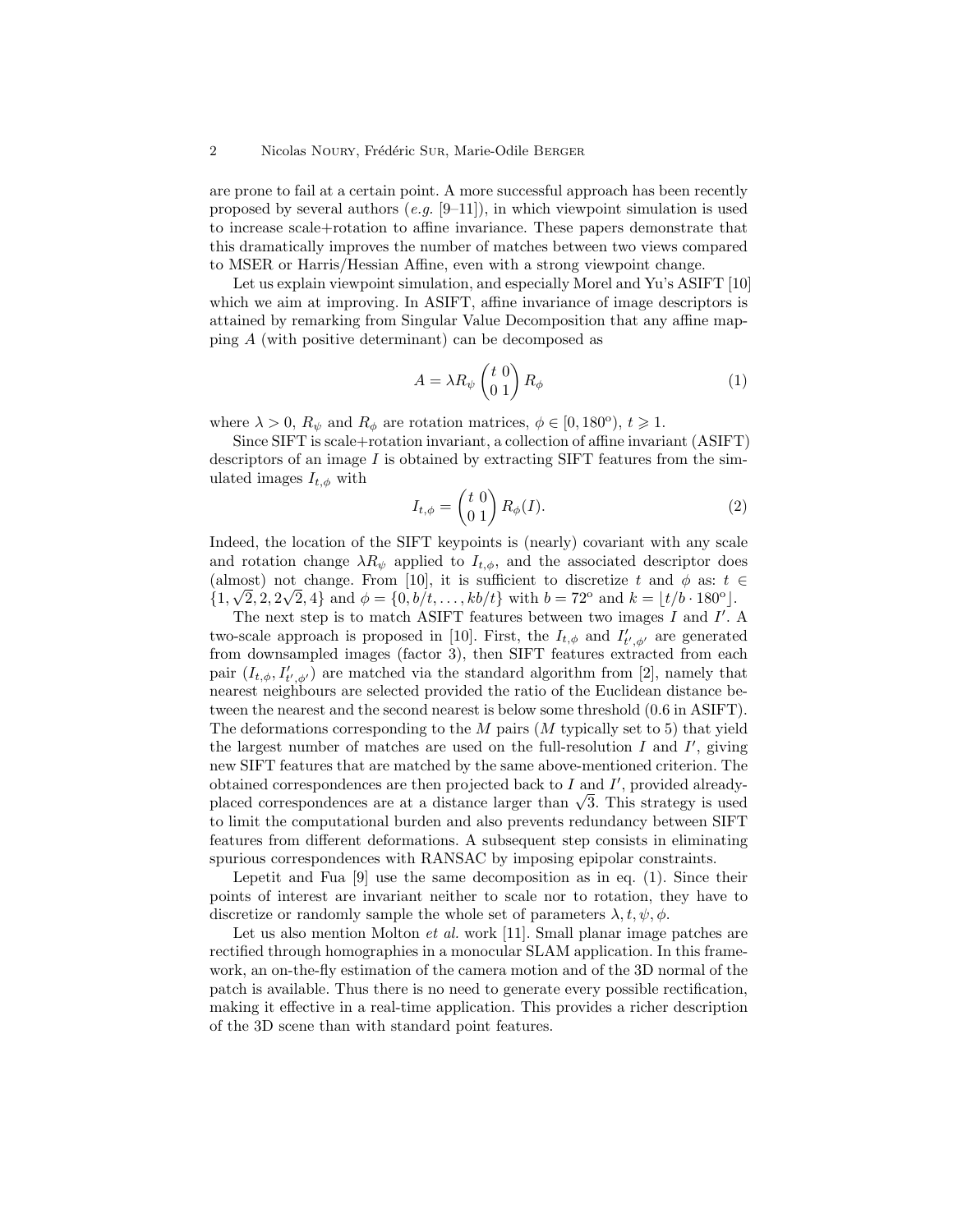Aim and organization of the article. As noted in [10], ASIFT fails when confronted to repeated patterns. In this work we propose to secure ASIFT against it. Section 2 explains why repeated patterns are important and call for a special treatment in every image matching applications. Section 3 describes the proposed algorithm. We also improve the selection of the relevant simulated images and the back-projection step, while enabling non nearest neighbour matches. Experiments are presented in Section 4. The proposed algorithm has also an increased robustness to large viewpoint changes.

#### 2 Perceptual Aliasing and Point Matching

Perceptual aliasing is a term coined by Whitehead and Ballard in 1991 [12]. It designates a situation where "a state in the world, depending upon the configuration of the sensory-motor subsystem, may map to several internal states; [and] conversely, a single internal state may represent multiple world states". In computer vision applications and especially point of interest matching, invariant features make it possible to overcome the first part of the perceptual aliasing. A viewpoint invariant feature such as ASIFT is indeed supposed to give a unique representation of the underlying 3D point, whatever the camera pose. However, repeated patterns are also uniquely represented although they do not correspond to the same 3D point. This makes almost all point matching algorithms fail when confronted to repeated patterns, except when explicitly taking them into account in an ad hoc application (e.g. [13]). Some authors even get rid of them at an early stage  $(e.g.$  in [14], patterns occurring more than five times are a priori discarded). The problem is of primary importance since repeated patterns are common in man-made environments. Just think of two views of a building: correctly matching the windows is simply impossible when considering only invariant descriptors. Additional geometric information is needed.

The problem is all the more relevant as in most applications, matching (or sometimes tracking) points of interest usually consists in two independent steps: 1) point of interest matching by keeping the "best" correspondence with respect to the distance between the associated descriptors, then 2) correspondence pruning by keeping those that are consistent with a viewpoint change. A popular choice for step 1) is nearest neighbour matching, which yet gives false correspondences, partly because of perceptual aliasing. The nearest neighbour has indeed no reason to be a correct match in case of repeated patterns. Step 2) is often a RANSAC scheme, which keeps only the correspondences consistent with the epipolar geometry (fundamental or essential matrix) or with a global homography (for planarly distributed points or for a camera rotating around its optical center). Since ASIFT uses this two-step scheme to match simulated images, it is not able to retrieve from perceptual aliasing. If the images mostly show repeated patterns, ASIFT even simply fails as in Section 4, Figures 5 and 6.

We have recently proposed [15] a new one-step method to replace both abovementioned steps 1) and 2). It is a general algorithm to match SIFT features between two views, and it is proved to be robust to repeated patterns. The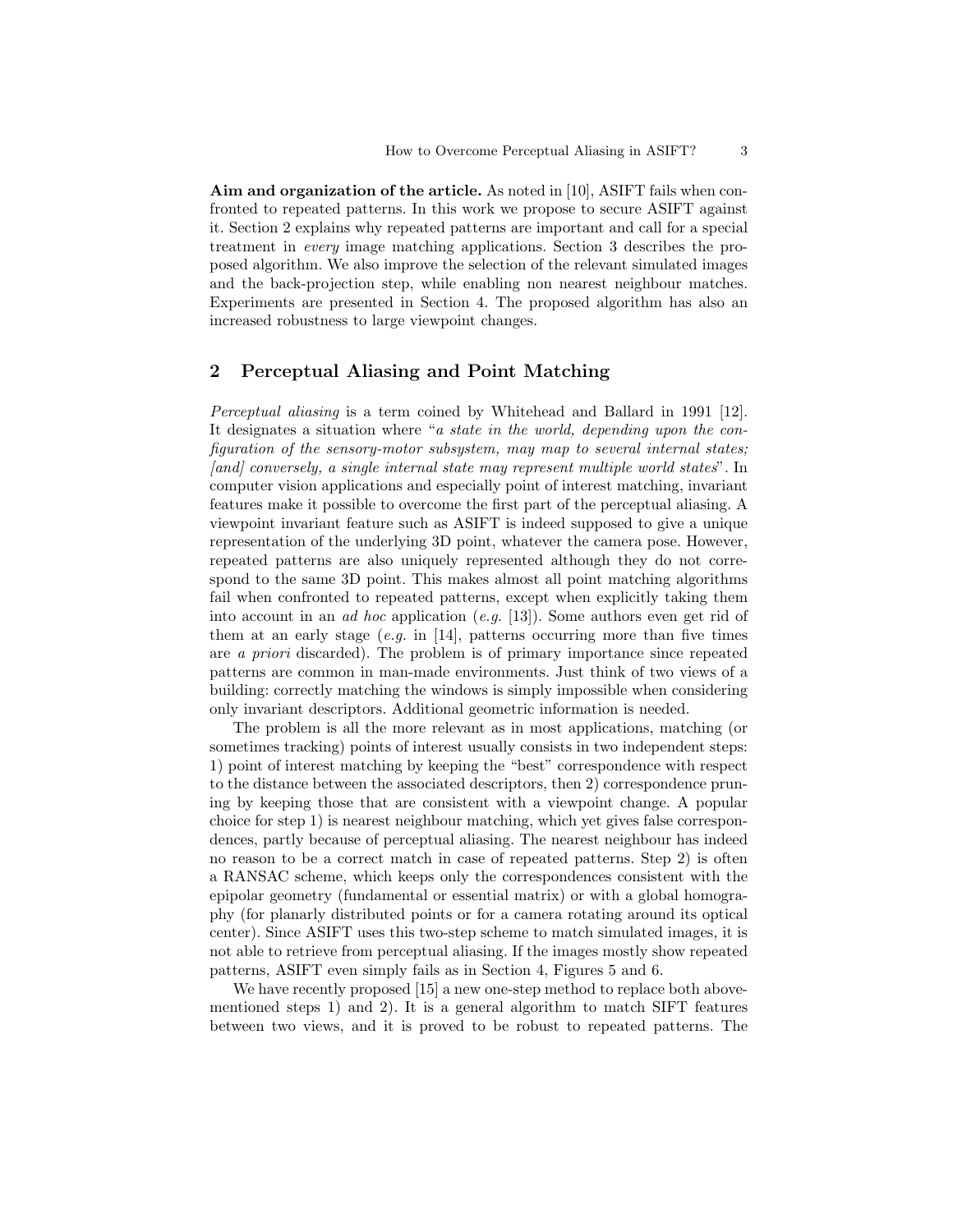present contribution is to incorporate it into the ASIFT algorithm. Let us briefly describe the method (which is a generalization of  $[16]$ ). Considering  $N_1$  points of interest  $x_i$  with the associated SIFT descriptor  $D_i$  from image I, and  $N_2$  points of interest  $x'_j$  with descriptor  $D'_j$  from image  $I'$ , one aims at building a set of correspondences  $(x_i, x'_j)_{(i,j) \in S}$  where S is a subset of  $[1 \dots N_1] \times [1 \dots N_2]$ , which is the "most consistent set with respect to a homography" among all possible sets of correspondences. Let us note that the model in [15] also copes with general epipolar geometry; we will see in Section 3 why we focus on homographies. The consistency of S is measured in [15] as a *Number of False Alarms* (NFA) derived from an a contrario model (see the books [17, 18] and references therein):

NFA(S, H) = (min{N<sub>1</sub>, N<sub>2</sub>} - 4) k! 
$$
\binom{N_1}{k} \binom{N_2}{k} \binom{k}{4} f_D(\delta_D)^k f_G(\delta_G)^{k-4}
$$
 (3)

where:

– the homography  $H$  from  $I$  to  $I'$  is estimated from four pairs from  $S$ ,

 $-k$  is the cardinality of S,

 $-\delta_D = \max_{(i,j)\in S} \text{dist}(D_i, D'_j)$  where dist is a metric over SIFT descriptors,

–  $f_D$  is the cumulative distribution function of  $\delta_D$  and is empirically estimated from  $I$  and  $I'$ , yielding an adaptive measure of resemblance,

 $-\delta_G = \max_{(i,j)\in S} \max\{d(x'_j, Hx_i), d(x_i, H^{-1}x'_j)\}\$  where d is the Euclidean distance between two points,

–  $f_G$  is the cumulative distribution function of  $\delta_G$ .

Several possibilities for dist are investigated in [15]. We choose here to use the cemd-sum metric introduced in [19], based on an adaptation of the Earth's Mover Distance for SIFT descriptors. In particular, it is proved to behave better with respect to the quantization effects than the standard Euclidean distance.

For the sake of brevity, we elaborate here neither on the statistical model giving  $f_G$  and  $f_D$  nor on the definition of the NFA and kindly refer the reader to [15]. Let us simply say that  $f_D(\delta_D)^k f_G(\delta_G)^{k-4}$  is the probability that all points in S are mapped to one another through H (with precision  $\delta_G$ ), while simultaneously the associated descriptors are similar enough (with precision  $\delta_D$ ), assuming that points are independent. If this probability is very low, then the independence assumption is rejected following the standard hypothesis testing framework. There must be a better explanation than independence, and each pair of points probably corresponds to the same 3D point. The advantage of this framework is that it automatically balances the resemblance between descriptors and the geometric constraint. Considering a group with a very low probability, all of its descriptors are close to one another (photometric constraint) and each of its points projects close to the corresponding point in the other image via  $H$ (geometric constraint, which is not covered at all by nearest neighbour matching). Mixing both constraints makes it possible to correctly associate repeated patterns. Additionally, it is permitted to match non-nearest neighbours, provided they satisfy the geometry. As we will see in Section 4, this provides a number of correspondences that are never considered in standard SIFT matching.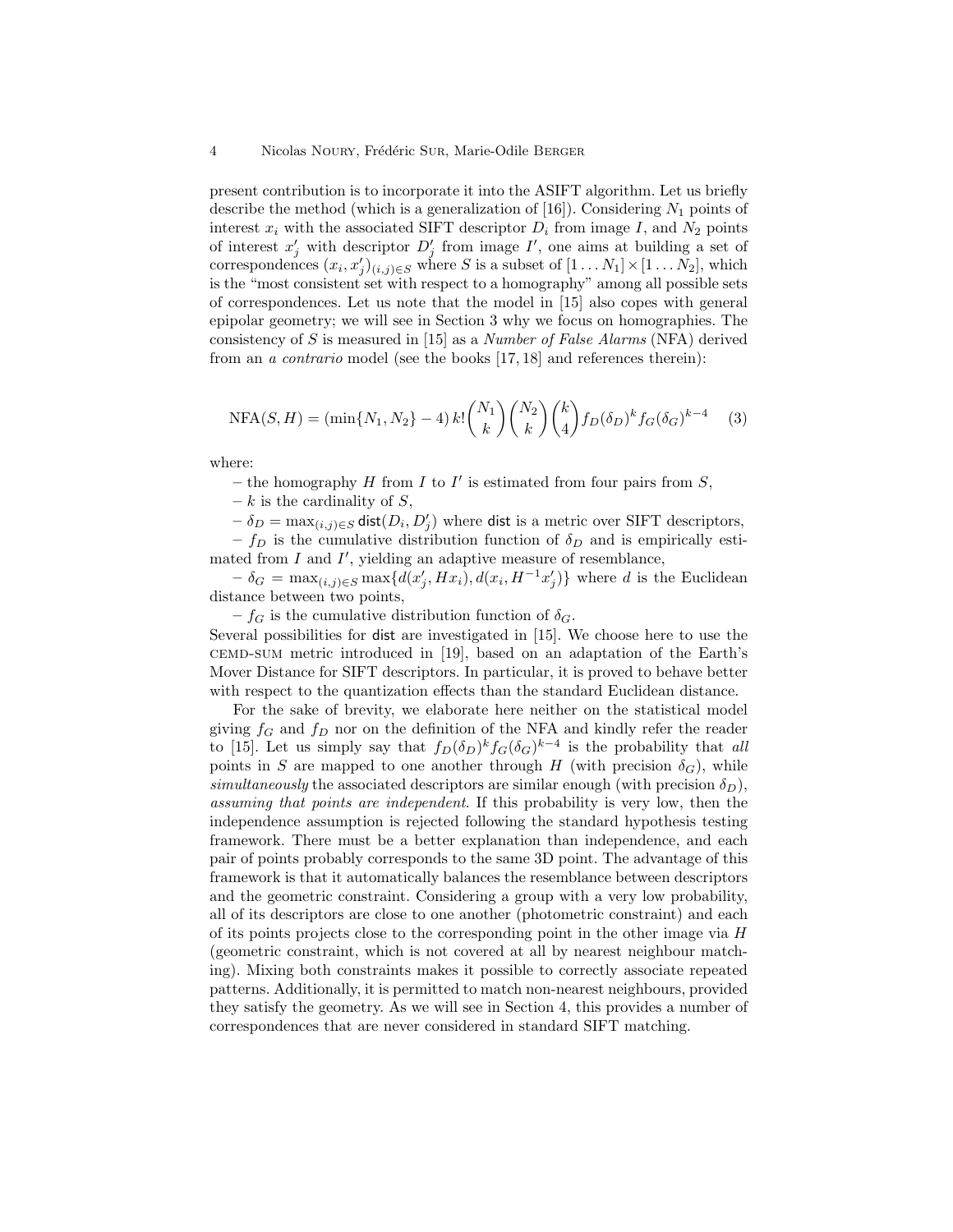Now, instead of measuring the probability  $f_D(\delta_D)^k f_G(\delta_G)^{k-4}$  (of a false positive in hypothesis testing) which naturally decreases as  $k$  grows, the NFA is introduced in the *a contrario* literature. One can prove (see  $[15, 17-19]$  for further information) that a group such that NFA  $\leq \varepsilon$  is expected to appear less than  $\varepsilon$  times under independence hypothesis (hence the term Number of False Alarms). Thus, comparing groups of different sizes via the NFA is sound. As noted in [15], small groups can win over large ones if they are very accurate (that is, descriptors are very similar and points are nearly perfectly related by a homography).

Since the combinatorial complexity of the problem is very large, a heuristicdriven search based on random sampling is given in [15], in order to reach the group  $S$  with the (hopefully) lowest NFA. Let us also mention that this method does not need application-specific parameters.

Remark that Hsiao et al. [20] have very recently proposed to use ASIFT for 3D object recognition, improving pose estimation when facing strong viewpoint changes, thanks to the numerous point correspondences. As in [15] for 2D/2D matching, they solve correspondences between 3D points and 2D points by simultaneously taking account of photometric resemblance and pose consistency. Their algorithm is thus robust to repeated patterns.

### 3 Improving ASIFT

We explain here how we modify the ASIFT algorithm by incorporating the NFA criterion (yielding the Improved ASIFT algorithm, I-ASIFT in the sequel). The basic idea is to replace the nearest neighbour matching between generated images with the matching algorithm of  $[15]$ , *i.e.* seek the group of correspondences consistent with a homography, with the lowest NFA. The back-projection of the matching features to the original images is also improved. The algorithm for both Improved ASIFT and Standard ASIFT is explained in Figure 1, where the proposed modifications are highlighted. A running-example is provided on Figure 2. Figure 3 compares with standard SIFT matching and ASIFT.

Let us discuss the modifications. First, we replace in step 3 the nearest neighbour criterion by the above-mentioned method. The reason to use homography constraint is that when simulating affine transformations, one expects that some of them will correctly approximate homographies related to planar parts of the scene (possibly related to *virtual* planes, in the sense that points may be distributed on a plane which has no physical meaning). Then, each group of correspondences between simulated images should correspond to points lying over a planar structure, and consequently be associated via a homography. In standard ASIFT, the number of groups *(i.e.* of considered pairs of generated images) is limited a priori to five. In our framework, it would lead to select correspondences from a fixed number of planar pieces. On the contrary, we keep groups with  $\log(NFA)$  below  $-50$ . This amounts generally to keeping between 5 (fully planar scene) and  $\simeq 70$  (multi-planar scene) groups. There is no need to keep a larger number of groups since groups with the largest NFA would be made of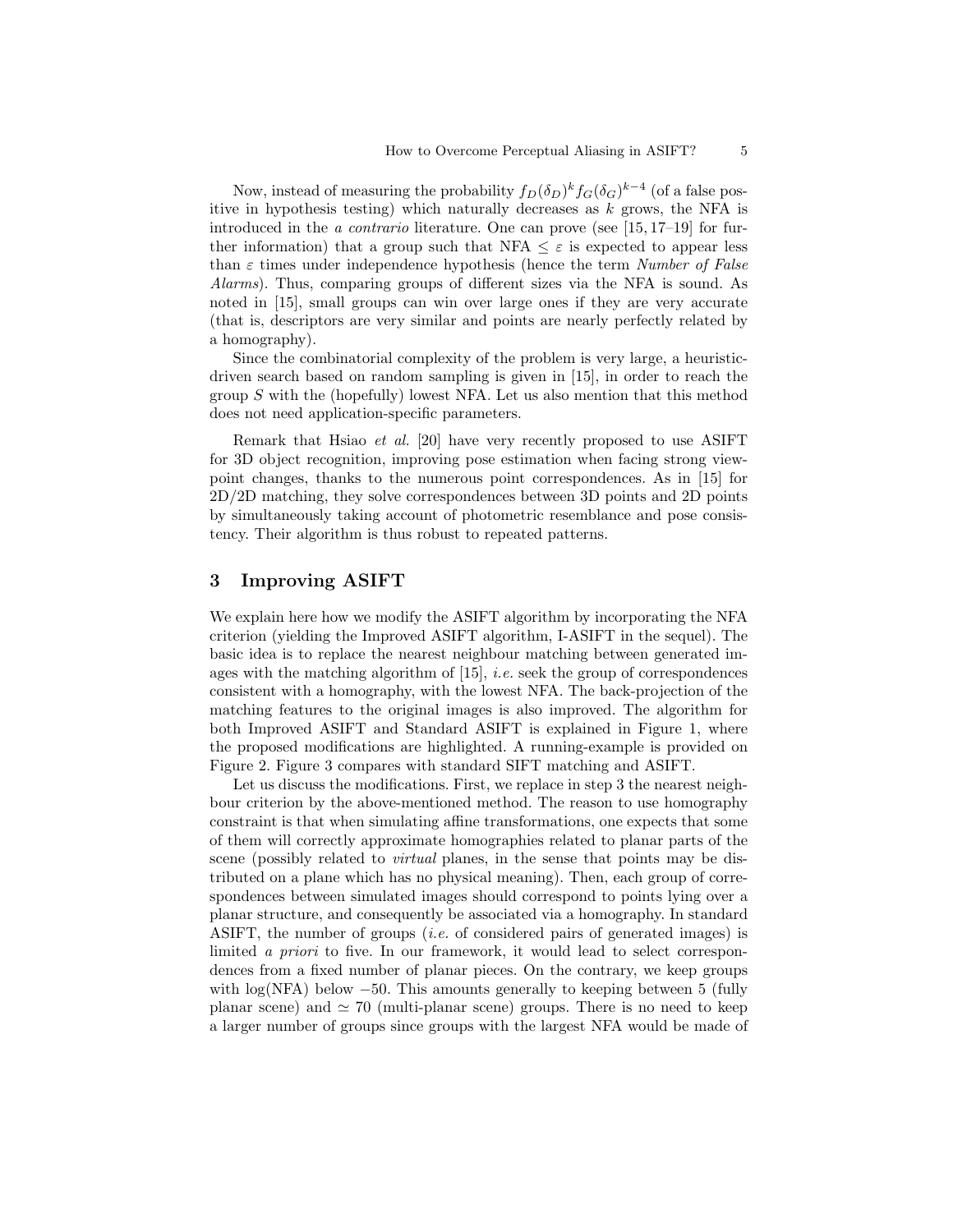Data: two images  $I$  and  $I'$ .

1. For both images, generate the new collection of images  $I_{t,\phi}$  and  $I'_{t',\phi'}$  (eq. (2)): **I-ASIFT** - use  $t, t' \in \{1, \sqrt{2}, 2\}$  and  $\phi, \phi'$  as in ASIFT (the range of t is the same as in [20], sufficient if the viewpoint change is not too extreme) ASIFT - first low resolution, then full resolution simulation only for a limited number of  $(t, \phi), (t' \phi')$ , as explained in Section 2.

2. Extract the SIFT features from the generated images.

3. Match the SIFT features between the pairs of generated images:

I-ASIFT - for each pair  $(I_{t,\phi}, I'_{t',\phi'})$  extract the group of point correspondences with the lowest NFA (eq. (3), see discussion).

ASIFT - for each pair from the limited set of step 1, match each feature from  $I_{t,\phi}$ to its nearest neighbour in  $I'_{t',\phi'}$ , provided the ratio between the distances to the nearest and to the second nearest neighbour is below 0.6

4. Back-project the matched SIFT keypoints from the  $I_{t,\phi}$ 's and  $I'_{t',\phi'}$ 's to  $I$  and  $I'$ : I-ASIFT - keep groups with  $log(NFA) < -50$ , then sort them increasingly along their NFA. Starting from the first group, back-project a pair of matching features only if each feature do not fall in the vicinity of any already-placed feature. The vicinity is defined as the back-projection in  $I$  (resp.  $I'$ ) of the circle around the feature extracted from the simulated images, with radius equal to the SIFT scale (minimum  $\simeq 2$  pixels). ASIFT - back-project the matching features only if there is no already-placed feature at a distance less than  $\sqrt{3}$  pixels.

5. Discard possible false correspondences:

I-ASIFT - use a contrario RANSAC [16] to check consistency with epipolar geometry or to homography, depending on the case of interest. ASIFT - use a contrario RANSAC to check consistency with epipolar geometry only (not mentioned in [10], but mandatory in the implementation from [21]).

Output: a set of corresponding points of interest between  $I$  and  $I'$ .

Fig. 1. Improved ASIFT (I-ASIFT) and Standard ASIFT (ASIFT).

redundant points or would be made of a few inconsistent points filtered by the final RANSAC.

To improve the back-projection of step 4, we propose to use the NFA as a goodness-of-fit criterion. As remarked by Hsiao et al. [20], viewpoint simulation methods give anyway a large number of correspondences, some of them being concentrated in the same small area. The NFA criterion balances the size of a group and its accuracy as explained earlier. It seems to us that favouring groups with the lowest NFA is sounder than systematically favouring large groups. In addition, when back-projecting points we thoroughly select correspondences from their scale in order to prevent accumulations in small areas (note that our criterion is stricter than the one in ASIFT). Getting correspondences uniformly and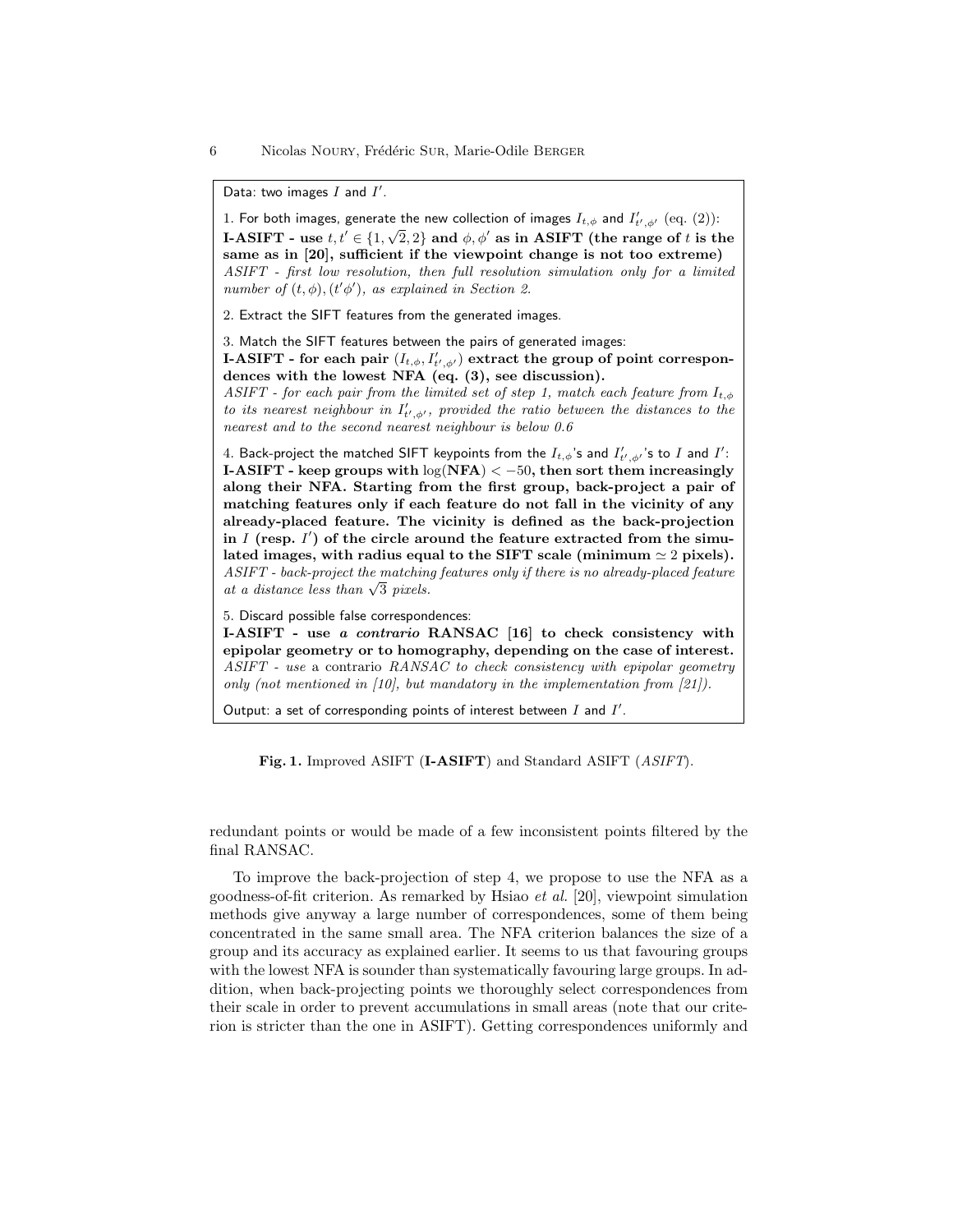densely distributed across the 3D scene is important for structure and motion applications (as in [20]).

Let us remark that repeated patterns bring specific problems that RANSAC cannot manage. As remarked in [15], if the repeated patterns are distributed along the epipolar lines, then it is simply impossible to disambiguate them from two views (as in Figure 6, ACM+F). Theoretically, I-ASIFT could also suffer from it. However, it would require that: 1) one of the group consists in a bunch of shifted patterns consistent with a homography (as in group  $51$  on figure  $2$ ),  $2$ ) this group is large enough and has a very low NFA (otherwise most points are redundant with already-placed points), and 3) points are along the associated epipolar lines (otherwise they are discarded by the final RANSAC). Thus I-ASIFT is more robust to this phenomenon.

#### 4 Experiments

We compare the proposed I-ASIFT, noted I-ASIFT+F (resp. I-ASIFT+H) when the final RANSAC is based on fundamental matrix (resp. homography), with:

– standard SIFT matching (that is, nearest neighbour + distance ratio condition, between 0.6 and 0.8 to give the best possible results), followed by the RANSAC from [16]. We note this algorithm NNR+F if RANSAC imposes epipolar geometry (fundamental matrix), or NNR+H for homography constraint;

– the *a contrario* matching algorithm from [15], which permits SIFT matching with repeated patterns, noted ACM+F or ACM+H;

– ASIFT, whose implementation is kindly provided by Morel and Yu [21].

We use Vedaldi and Fulkerson's code for SIFT [22]. The reader is kindly asked to zoom in the pdf file.

Figure 4 is an assessment on a pair of images with a very strong viewpoint change. NNR and ACM simply fail here, Harris/Hessian Affine and MSER give less than 2 matches (see [10]). Viewpoint simulation is thus needed. I-ASIFT provides more correspondences than ASIFT, which are distributed in a dense fashion while ASIFT accumulates them in small areas. This is mainly caused by the distance ratio threshold set to 0.6 in ASIFT, which discards too many correspondences in some generated image pairs. However, using a higher value leads to a larger rate of outliers, especially when considering large perspective deformations. The more sophisticated matching in I-ASIFT automatically adapts the resemblance metric between descriptors from each pair of simulated images.

Figure 5 shows an experiment with almost only repeated patterns which can still be disambiguated after a careful examination. In this case, ASIFT fails. More precisely, it gives some good correspondences, but they are buried in a large amount of false matches, and cannot be retrieved with the final RANSAC. NNR does not give any correspondence. Since the viewpoint change is not too strong, ACM+H still finds 21 correspondences, all correct. I-ASIFT+H finds 44 correspondences, all correct. One can see that the NFA criterion (eq. (3)) permits us to match features which are not nearest neighbours (30% in I-ASIFT+H). Of course, such correspondences are never considered in standard SIFT matching.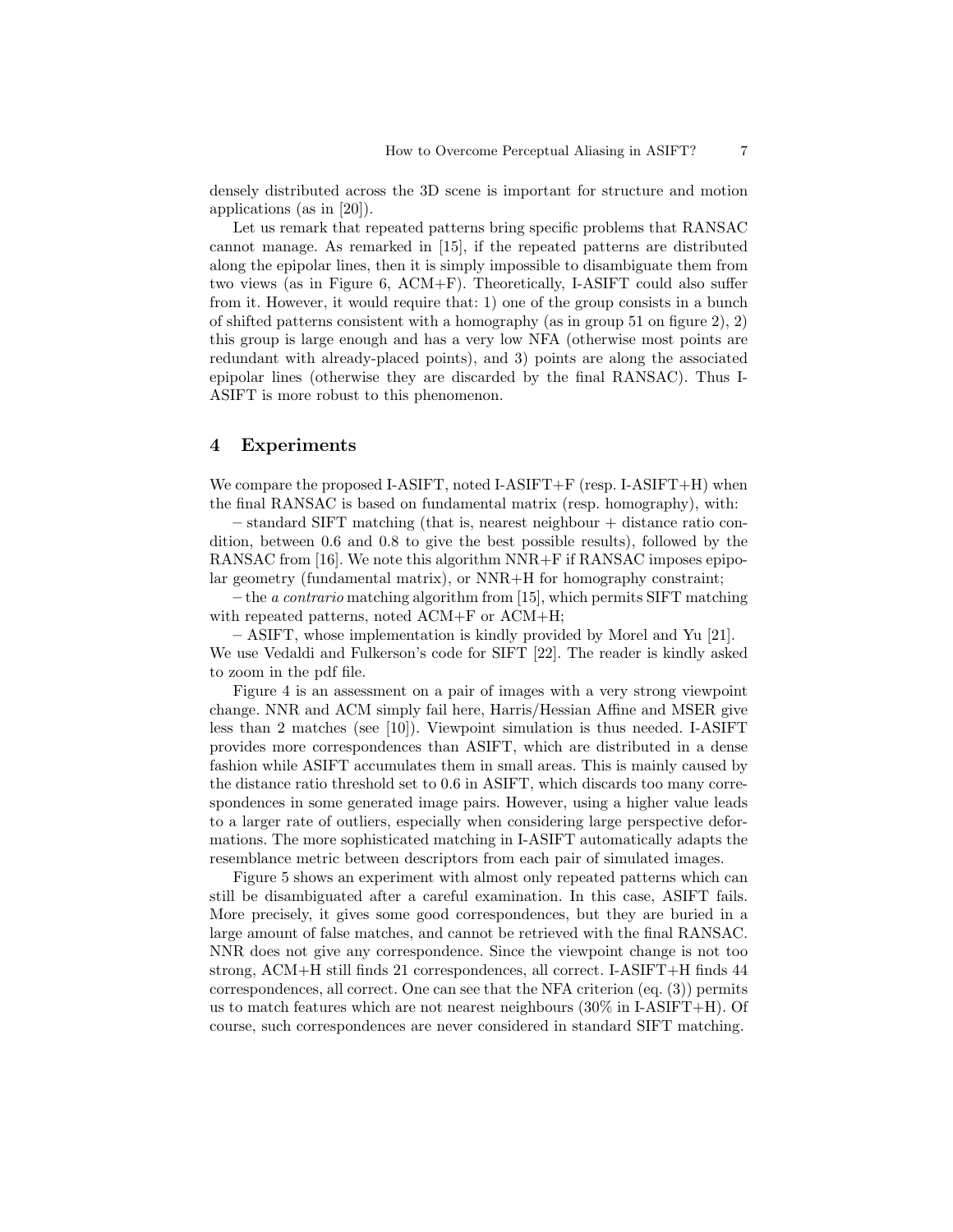

group 51:  $log(NFA) = -319$ ; 13 points

Fig. 2. Running example. Top: 210 correspondences found with I-ASIFT. Each green ellipse is the backprojection in the original images of the circle with a radius equal to the SIFT scale in the simulated image. Below (groups 1 to 4): correspondences from the four pairs  $(I_{t,\phi}, I'_{t',\phi'})$  corresponding to the groups with the lowest NFA. One can see that these groups actually correspond to points over a quite small piece of plane. In this experiment, 65 such groups are kept (with  $log(NFA) < -50$ ). The last 10 groups yield only 14 correspondences. As a comparison, the four groups shown here yield 116 correspondences. With our scheme, points from group 3 (resp. 4) redundant with those of group 1 (resp. 2) are not back-projected to  $I$  and  $I'$ . Note that points on the wall or on the carpet are scattered among several groups. Indeed, the strong induced homographies need to be approximated with several affine mappings. In group 51, the matching algorithm is trapped by perceptual aliasing: descriptors are alike but the correspondences are consistent with a homography "by chance". 10 points from this group are back-projected, but all of them are discarded by the final RANSAC imposing consistency to epipolar geometry.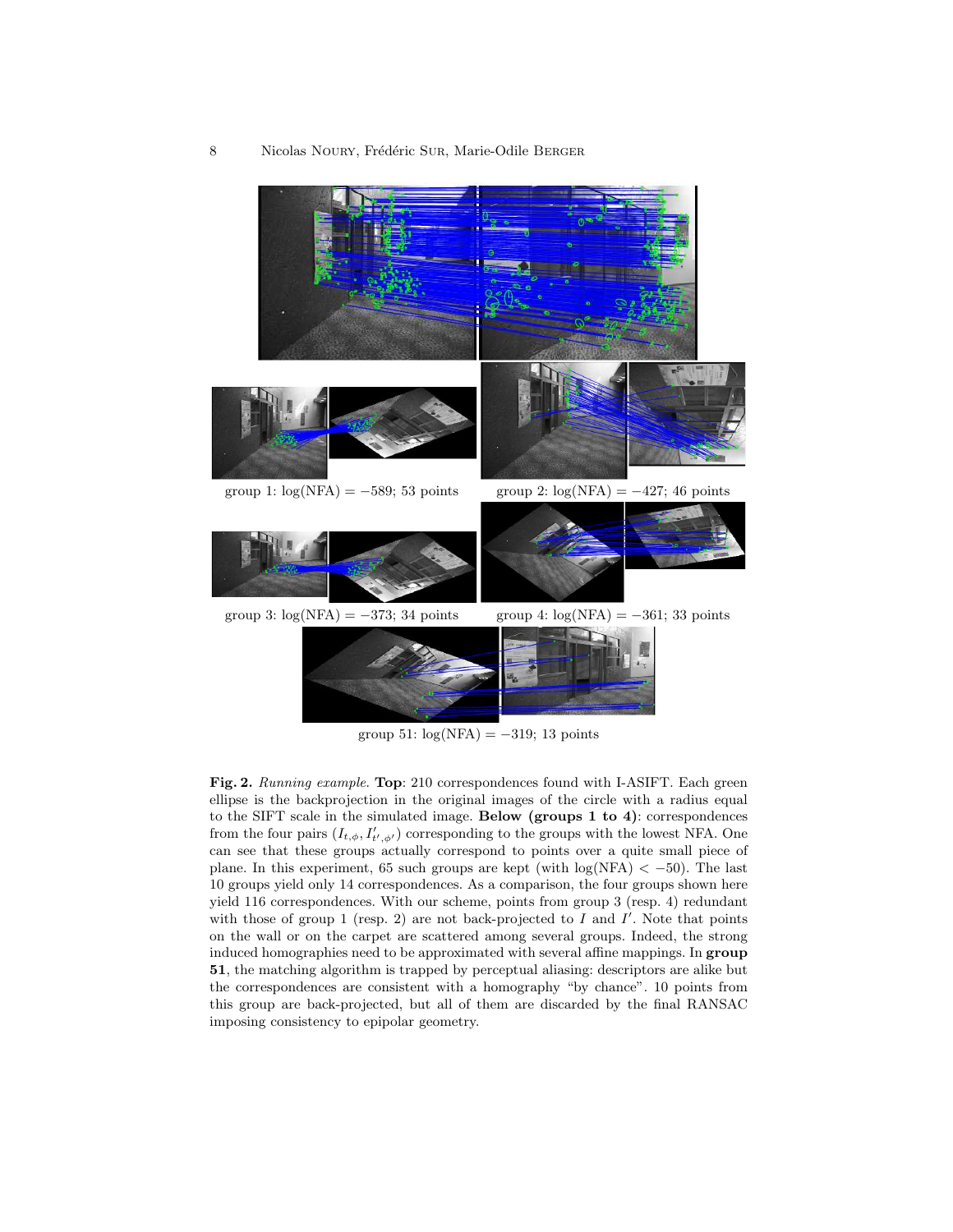

Fig. 3. Running example. Left: SIFT matching (nearest neighbour + ratio set to 0.8), cleaned by the same RANSAC as in ASIFT [16]. Right: ASIFT. 97 matches are found for SIFT, 153 for ASIFT. For a fair comparison, ASIFT was run with the same resolution as I-ASIFT (no downsampling). Some points on the carpet are not correctly matched. A bunch of wrong correspondences can indeed be seen on the foreground, because of repeated patterns falling by chance near the associated epipolar lines.



Fig. 4. The Creation of Adam (from [10, 21]). Left: ASIFT. 100 matches. Right: I-ASIFT+H. 124 matches are retrieved with t in the range  $\{1, \sqrt{2}, 2, 2\sqrt{2}, 4\}$  as in ASIFT. 49 groups are kept. The range  $\{1,\sqrt{2},2\}$  (which we use for all other experiments of this article with I-ASIFT) still gives 29 matches (19 groups), not shown here.



Fig. 5. Flatiron Building. Left: ACM+H finds 21 matches, 13 of which are nearest neighbours, 5 are second nearest neighbours, the 3 remaining matches are between 3rd and 7th nearest neighbours. Right: I-ASIFT+H finds 44 matches, 29 of which are nearest neighbours, 7 are 2nd nearest, the 8 remaining matches are between 3rd and 6th nearest neighbours. 15 groups are kept.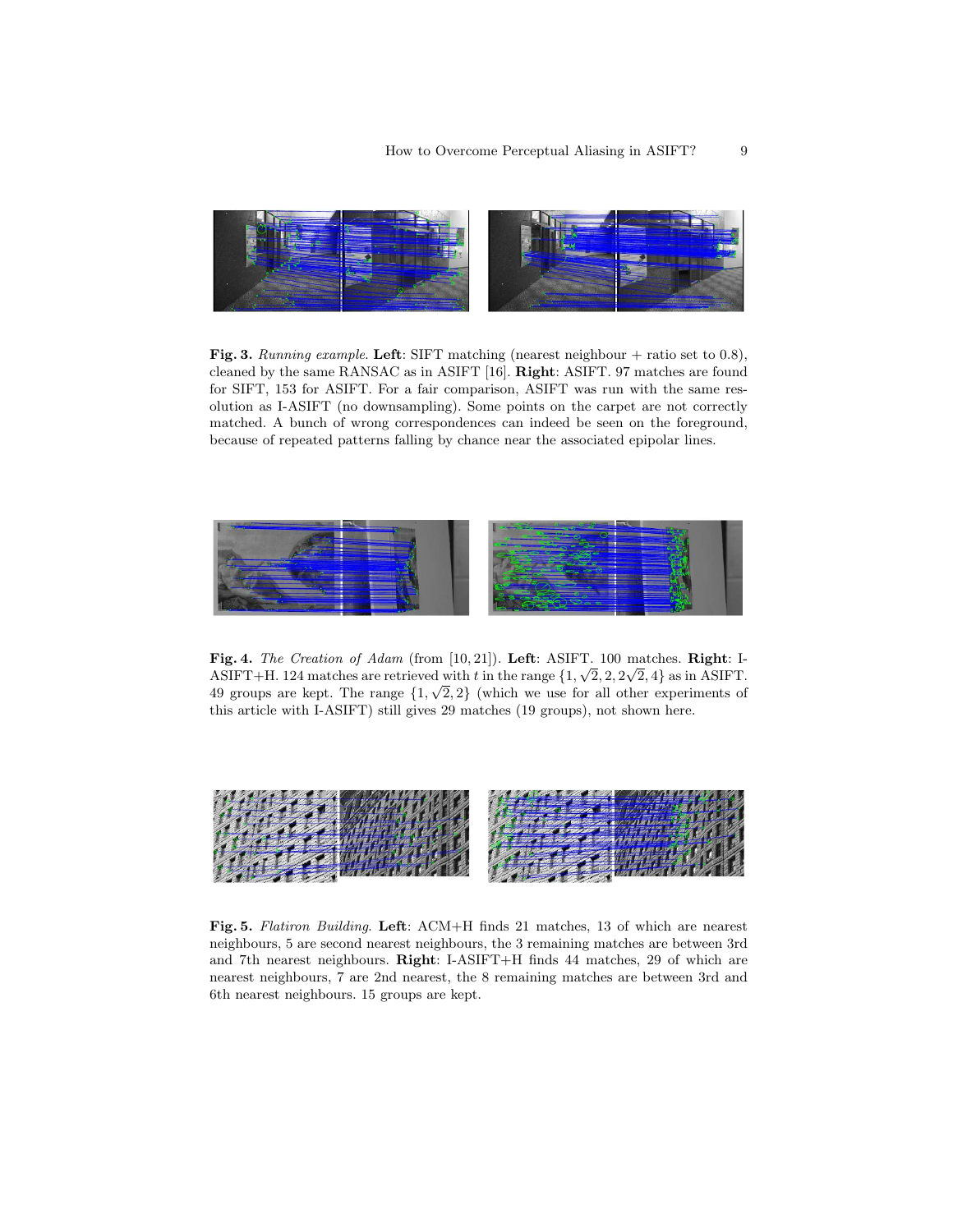Figure 6 is another experiment with repeated patterns. To the best of our knowledge, I-ASIFT is the only generic point matching algorithm able to retrieve a large number of correct correspondences over the three visible sides of the cube. This is a highly desirable feature for structure and motion applications. One can also see that the ACM+H method (used in step 3 of I-ASIFT) is able to cope with repeated patterns. Let us remark that in this experiment we get one of the consistent solutions. However, we cannot eliminate the hypothesis that the cube has been rotated by  $90^{\circ}$ . In some cases, a certain amount of perceptual aliasing cannot be reduced from the information contained in images.



Fig. 6. Synthetic Cube. Top left: ASIFT. 101 correspondences, almost half of them are not correct. Many matching patterns are actually shifted. Top right: I-ASIFT+F. 192 correspondences. A careful examination proves that almost all are correct. Only 102 among them are nearest neighbours, the others match between 2nd and 8th nearest neighbours. 49 groups are kept. Middle left: ACM+H. 83 matches (only 40% of them are nearest neighbours), patterns of the "dominant" plane are correctly retrieved (homography constraint). Middle right: ACM+F. 102 matches (55% are nearest neighbours). False correspondences can be seen. This is simply unavoidable with two-view geometry, since in this experiment many wrongly associated repeated patterns (correct for the photometric constraint) lie along the corresponding epipolar lines (thus correct for the geometric constraint). Bottom left: NNR+H. 19 matches, corresponding to shifted patterns. Bottom right: NNR+F. 42 matches, many of them are not correct.

Figure 7 shows that I-ASIFT is also more robust to strong viewpoint changes than ASIFT. It is due to the proposed strategy consisting in back-projecting features from simulated images, which automatically selects a large number of groups of correspondences consistent with a local homography, contrary to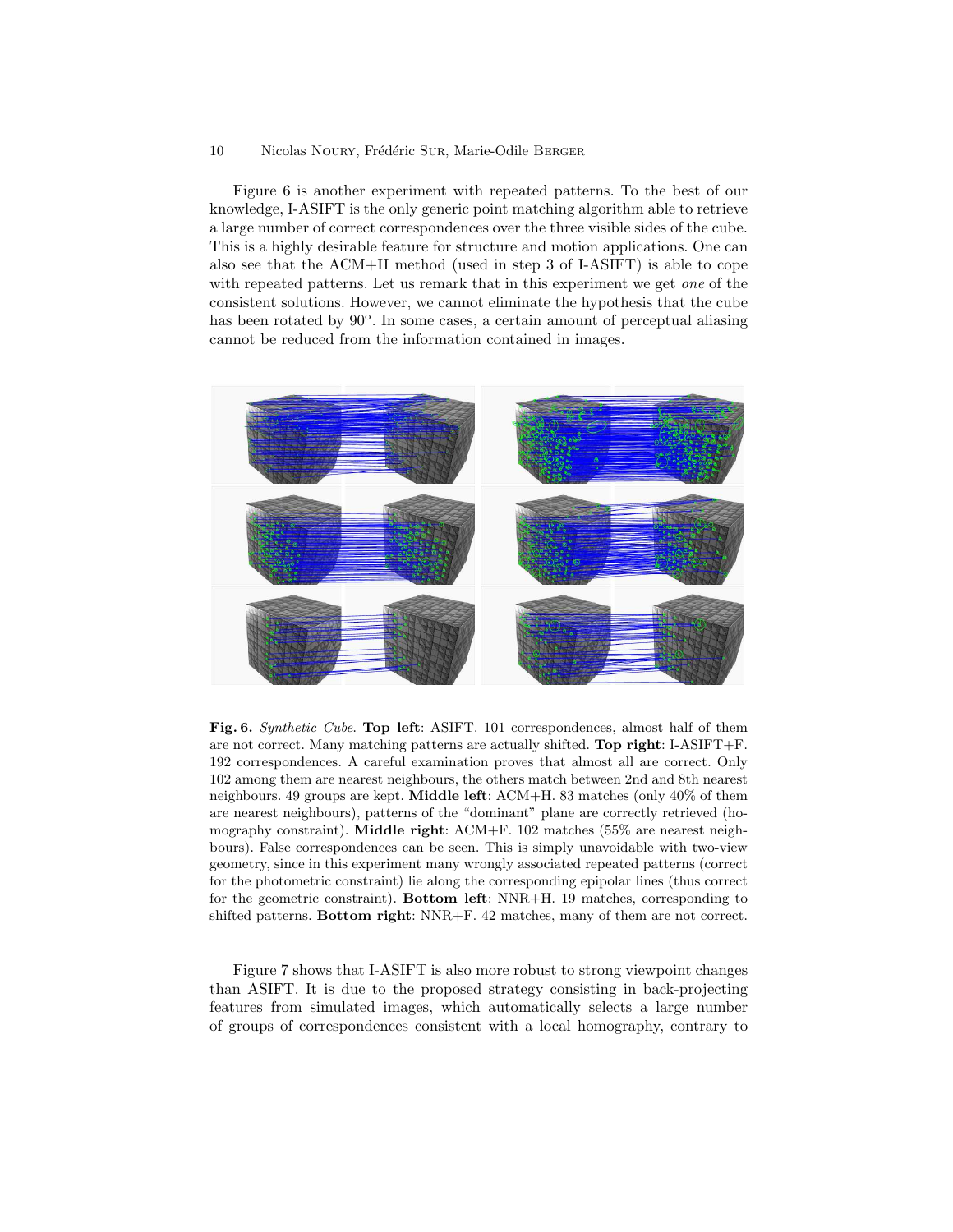ASIFT where most correspondences actually come from the same pair of simulated images. NNR+F and ACM+F do not give any set of correspondences.



Fig. 7. Leuven Castle: two distant images from M. Pollefeys' sequence. Left: ASIFT. 94 matches, only among points from the same façade. Note that repeated windows yield false correspondences with the fourth window in the second image (which is not present in the first one.) Right: I-ASIFT+F. 118 matches (24% are not nearest neighbours), distributed over the whole building. Except for two, all of them are correct. The fundamental matrix is then estimated over the retrieved set of correspondences. The epipolar lines (in yellow in the right images) corresponding to some handpicked points (from the left images) prove that I-ASIFT permits to reliably estimate the camera motion. The points associated to the handpicked ones are indeed less than 1 pixel away from the corresponding epipolar line. In contrast, the camera motion cannot be retrieved from ASIFT. As a comparison, MSER gives 5 matches, and Harris/Hessian Affine 20-30 matches mainly between wrongly associated repeated patterns. (code from Mikolajczyk et al.'s www.featurespace.org)

### 5 Conclusion

The main contribution of this article is to change the matching paradigm of ASIFT (namely nearest neighbour matching) to a more sophisticated one which aggregates sets of correspondences consistent with a local homography. It is not limited to nearest neighbour and yields dramatic results when confronted to repeated patterns. The resulting algorithm is also more robust than ASIFT, MSER, or Harris/Hessian Affine to large viewpoint changes, showing promising capacities for Structure From Motion applications.

#### References

- 1. Brown, M., Lowe, D.: Automatic panoramic image stitching using invariant features. International Journal of Computer Vision 74 (2007) 59–73
- 2. Lowe, D.: Distinctive image features from scale-invariant keypoints. International Journal of Computer Vision 60 (2004) 91–110
- 3. Gordon, I., Lowe, D.: Scene modelling, recognition and tracking with invariant image features. In: Proc. International Symposium on Mixed and Augmented Reality (ISMAR). (2004) 110–119